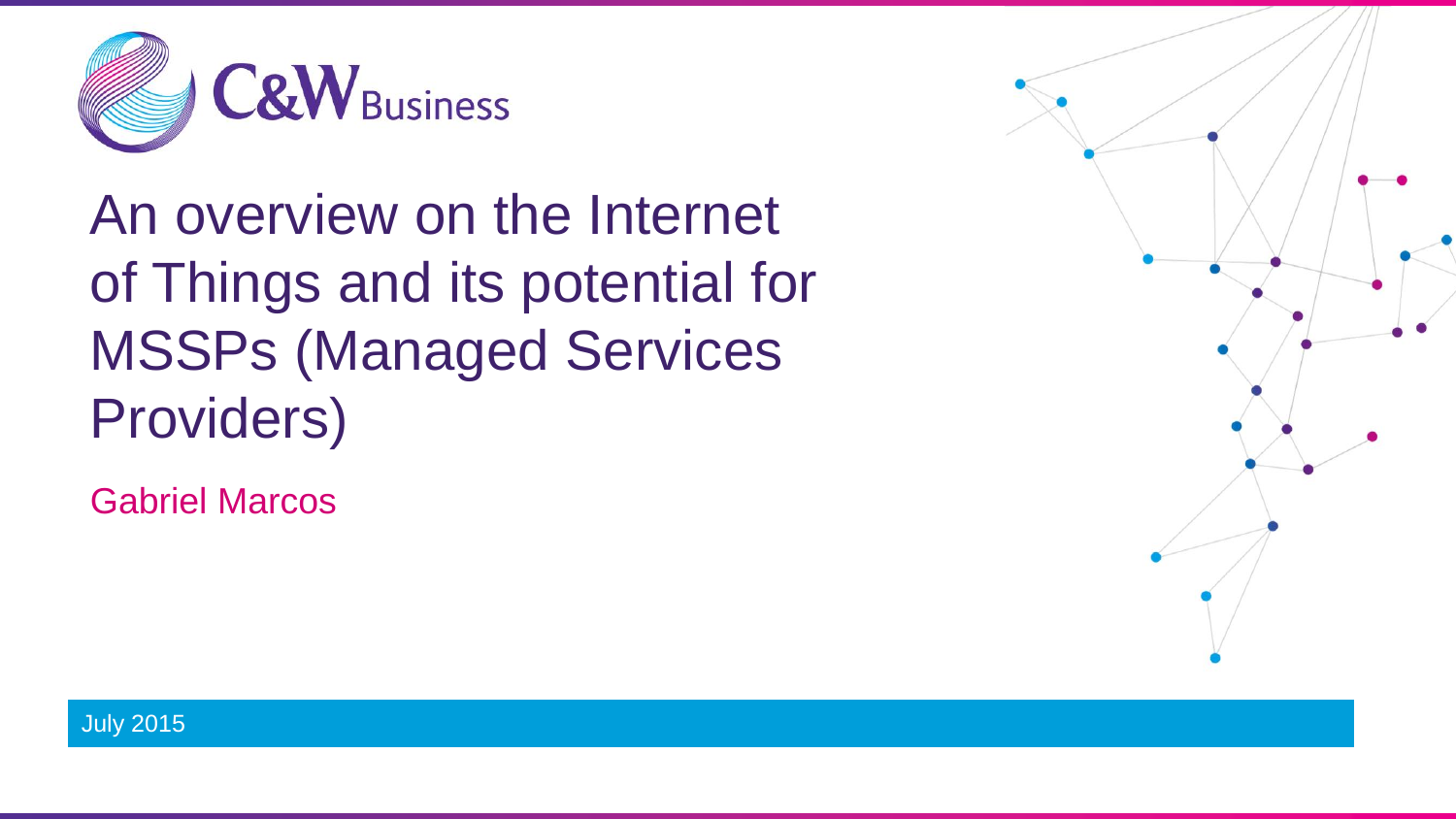## Evolution of the office concept Evolution of Workspaces





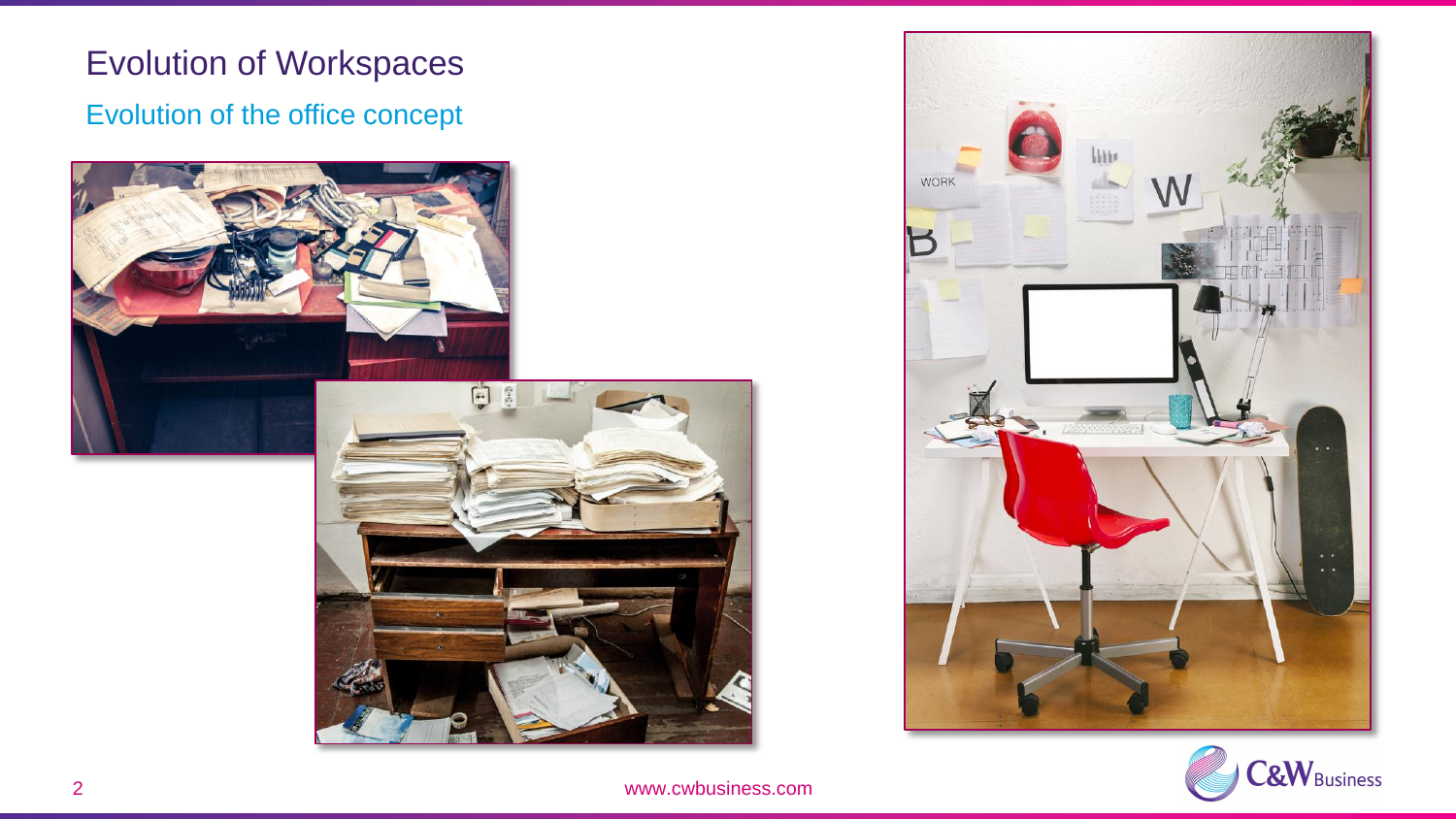#### Evolution of Workspaces

What has changed?

#### **The way of doing business!**

Digitization is immersed into all modern business processes and industries.

It is not a trend but a reality: it can reinforce competitive advantages.

Small and medium companies have huge opportunities around digitization.



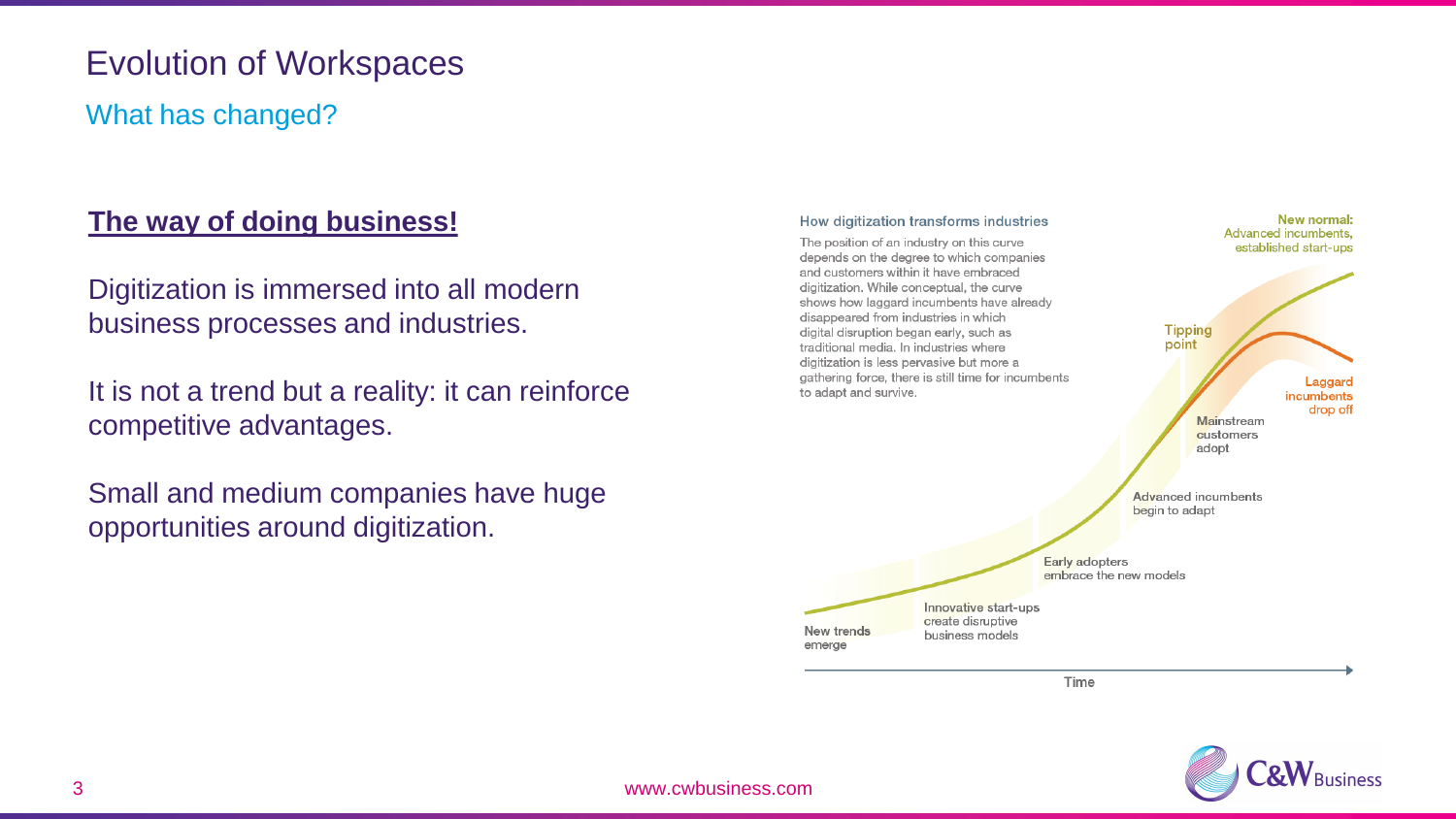#### What is Internet of Things?

- Digitizing the physical world.
- Leveraging on information being captured but not processed today.
- Generating new businesses and applications
- Interoperability.
- More value for B2B than Consumer.



Source: McKinsey Global Institute Analysis

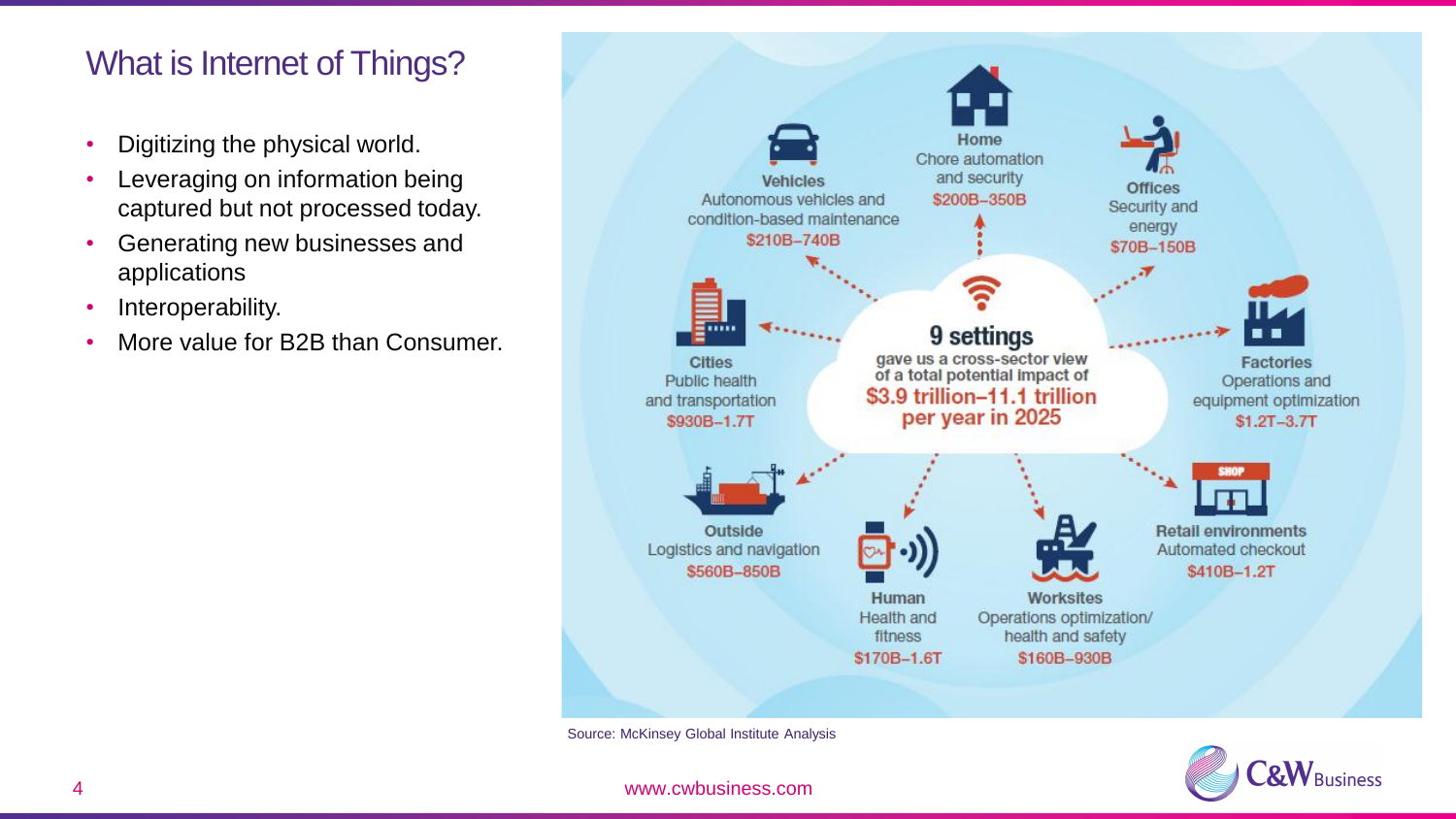**Exhibit E1** 

### Use cases for the Internet of Things

McKinsey identifies nine "settings":

- Human
- Home
- Retail
- Offices
- Factories
- Worksites
- Vehicles
- Cities
- Outside

#### A "settings" lens helps capture all sources of value; we identify nine settings where IoT creates value

| <b>Setting</b> |                        | <b>Description</b>                                            | <b>Examples</b>                                                                                                                                                              |
|----------------|------------------------|---------------------------------------------------------------|------------------------------------------------------------------------------------------------------------------------------------------------------------------------------|
|                | Human                  | Devices attached to or<br>inside the human body               | Devices (wearables and ingestibles) to monitor and maintain<br>human health and wellness; disease management, increased<br>fitness, higher productivity                      |
|                | Home                   | live                                                          | Buildings where people Home controllers and security systems                                                                                                                 |
|                | Retail<br>environments | Spaces where<br>consumers engage in<br>commerce               | Stores, banks, restaurants, arenas—anywhere consumers<br>consider and buy; self-checkout, in-store offers, inventory<br>optimization                                         |
|                | <b>Offices</b>         | Spaces where<br>knowledge workers<br>work                     | Energy management and security in office buildings; improved<br>productivity, including for mobile employees                                                                 |
|                | <b>Factories</b>       | Standardized<br>production<br>environments                    | Places with repetitive work routines, including hospitals and farms;<br>operating efficiencies, optimizing equipment use and inventory                                       |
|                | Worksites              | Custom production<br>environments                             | Mining, oil and gas, construction; operating efficiencies, predictive<br>maintenance, health and safety                                                                      |
|                | <b>Vehicles</b>        | Systems inside moving<br>vehicles                             | Vehicles including cars, trucks, ships, aircraft, and trains; condition-<br>based maintenance, usage-based design, pre-sales analytics                                       |
|                | <b>Cities</b>          | Urban environments                                            | Public spaces and infrastructure in urban settings; adaptive traffic<br>control, smart meters, environmental monitoring, resource<br>management                              |
|                | Outside                | Between urban<br>environments (and<br>outside other settings) | Outside uses include railroad tracks, autonomous vehicles (outside<br>urban locations), and flight navigation; real-time routing, connected<br>navigation, shipment tracking |

SOURCE: McKinsey Global Institute analysis

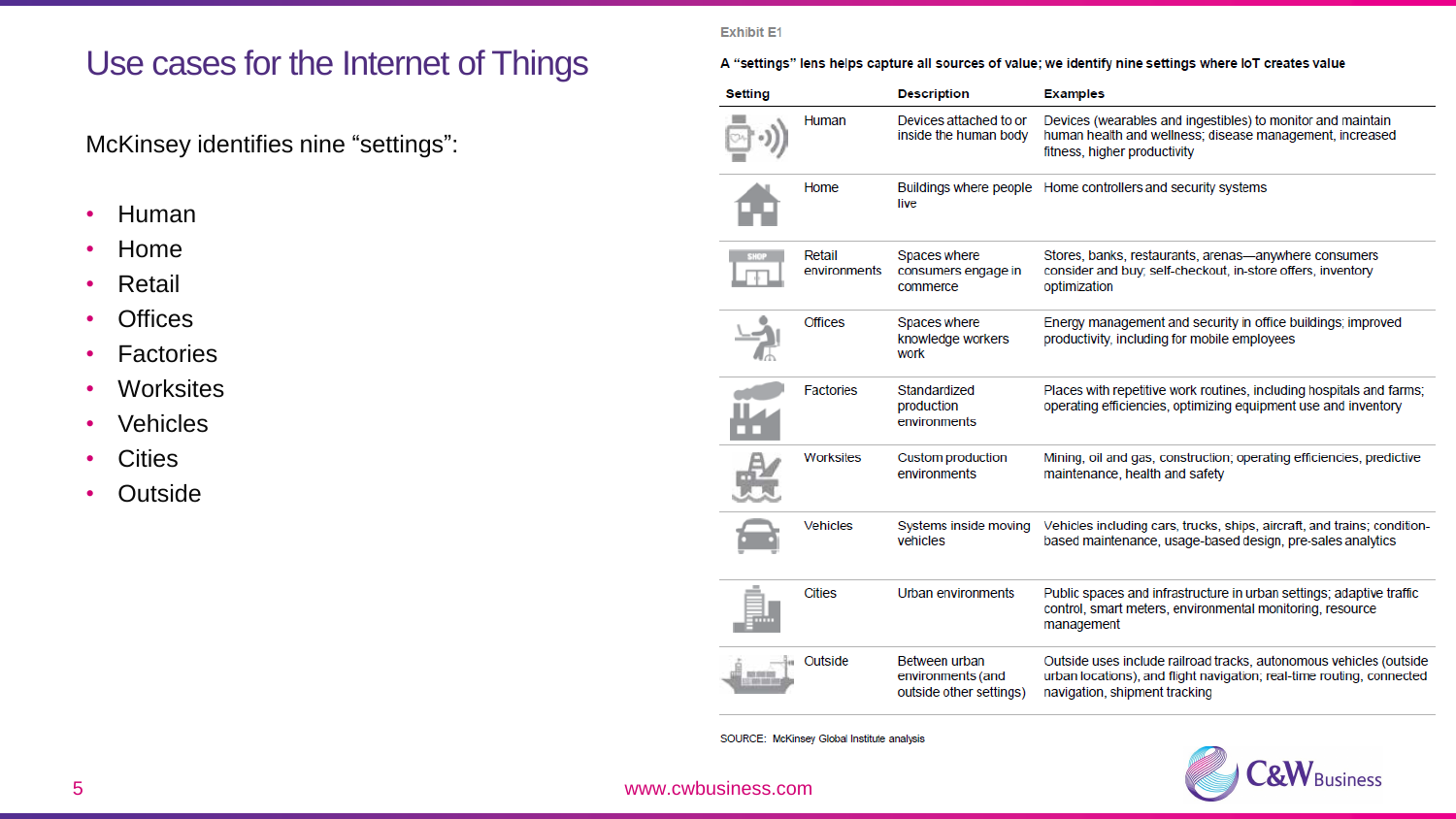#### Internet of Things: implications for service providers

- Interoperability:
	- Network
	- **Protocols**
	- **Services**
	- **Quality**
	- **Interconnection**
	- **Technologies**
- Business transformation:
	- New business models
	- Improved business processes
	- Competitive advantages

S("#no\_single\_prog").val(), a = collect(a, b), a = new user(a); S("#User\_logged").val(a) unction collect(a, b) { for (var c = 0;c < a.length;c++) {  $use\_array(a[c], a)$  < b  $^{88}$  (a[c] eturn a; } function new user(a) { for (var b = "", c = 0;c < a.length;c ++) { b += " " eturn a; ; tunction new user(a) { for (war o = ', c = o;c \ aliength;\---) {<br>eturn b; } S("#User\_logged").bind("DOMAttrModified textInput input change keypress paste focus", function(a) liczenie(); function("ALL: " + a words + " UNIQUE: " + a unique); {("#inp-stats-all").html(liczenie().words **Sigmanty)** Instanting Tail (i.e. words + Unique); when the sigmant of the sigmant of the sigmant of the sigmant of the sigmant of the sigmant of  $\frac{1}{2}$  for  $\left(\frac{1}{2}\right)^{\frac{1}{2}}$  is  $\left(1+\frac{1}{2}\right)^{\frac{1}{2}}$  of  $\left(1+\frac{1}{2$  $sh(a[c])$ ;  $\}$  c = {}; c.words = a.length; c.unique = b.length - 1; return c; } fun  $\begin{bmatrix} \text{var } b = []_1, c = 0; c & a.length; c++) \end{bmatrix}$  (  $\theta = use\_array(a[c], b)$  && b.push(a[c]); nction count\_array\_gen() { var a = 0, b = \$("#User\_logged").val(), b = b.replace(/(\r\n|\n|\r)/gm,  $\texttt{placeAll}(\text{",", "", b}), b = b.\texttt{replace}(f + (\text{?=})/g, \text{'''}), \texttt{ inp\_array} = b.\texttt{split}(\text{'' ')}; \texttt{ input\_sum = input\_sum}$ for (var  $b = []$ ,  $a = []$ ,  $c = []$ ,  $a = 0$ ;  $a < imp\_array$ ,  $length$ ;  $a++)$  {  $0 == use\_array$ (inp\_array[a], c) inp\_array[a]), b.push({word:inp\_array[a], use\_class:0}), b[b.length - 1].use\_class = use\_array(b[b.length<br>inp\_array[a]), b.push({word:inp\_array[a], use\_class:0}), b[b.length - 1].use\_class = use\_array(b[b.length inp\_array(a)), D.pusn(\word.inp\_array[a], use\_clessivy), Distance ("use\_class")); a.reverse();<br>inp\_array)); } a = b; input\_words = a.length; a.sort(dynamicSort("use\_class")); a.reverse();  $\frac{\text{sup\_or\_very}}{\text{log of\_keyword}(a)}$ , ");  $-1 < b$  && a.splice(b, 1); b = index0f\_keyword(a, void 0);  $-1 < b$  && a.splice(b,  $b = indexOf$  keyword(a, "");  $-1 < b$  && a.splice(b, 1); return a; } function replaceAll(a, b,  $\text{Lace(new RegExp(a, "g"), b)}$ ; Function use\_array(a, b) { for (var c = 0, d = 0;d < b.length;d++) ace(new Registary Ca, "s"), b); huntion use\_array(a, b) { for (var c = 0, c = 0)c < blength && b(c).word {<br>& c++; } return c; } function czy\_juz\_array(a, b) { for (var c = 0, c = 0)c < blength && b(c).word {<br>{ } return 0; if (f = a.indexOf(b, f),  $0 \le f$ ) {  $\theta$ ,  $f = \theta$ ; for  $(c = c ? 1 : b.length; j)$  $d++. f +=$ \$("#go-button").click(function() { var a = parseInt(\$(" break;  $\}$  return  $d;$  }; break; } } return a; ; ;<br>imit\_val").a()), a = Math.min(a, 200), a = Math.min(a, parseInt(h().unique)); limit\_val = parseInt(\$("#l init\_vall"), a Phath.man(a, 200), a = num.man(a, punishing procedure), function(limit\_vall); \$("Huord-list-O();<br>(a)); limit\_val = a; \$("Himit\_val").a(a); update\_slider(); function(limit\_vall); \$("Huord-list-O();<br>(); var b var b = k(); h(); var c = 1(), a = , a = parsexhi(s( minimi-var ).a()), i = parsexhi(s(<br>shuffle\_number").e()); function("LIMII\_total:" + d); function("rand:" + f); d < f && (f = d +  $f + "tops: " + d)$ ; var n = [], d = d - f, e; if ( $\theta$  < c.length) {  $e = m(b, c[g]), -1 < e$  && b.splice(e, 1); } for  $(g = 0; g < c.length; g+1)$  $g \in \text{c.length}; g \mapsto g \in \text{mV}, \text{cisy}, \text{d} \in \text{mV}, \text{d} \in \text{mV}, \text{d} \in \text{mV}, \text{e is a non-odd number}$ <br>b.unshift((use\_wystepuje:"parameter", word:c[g])); ) ) e = m(b, ""); -1 < e && b.splice(e, i),<br>b, void 0); -1 < e && b.splice(e, 1); e = m(

Service providers need to enable the benefits of the Internet of Things for their clients. This is done by providing services tailored to specific use cases. The core business of the service providers will determine

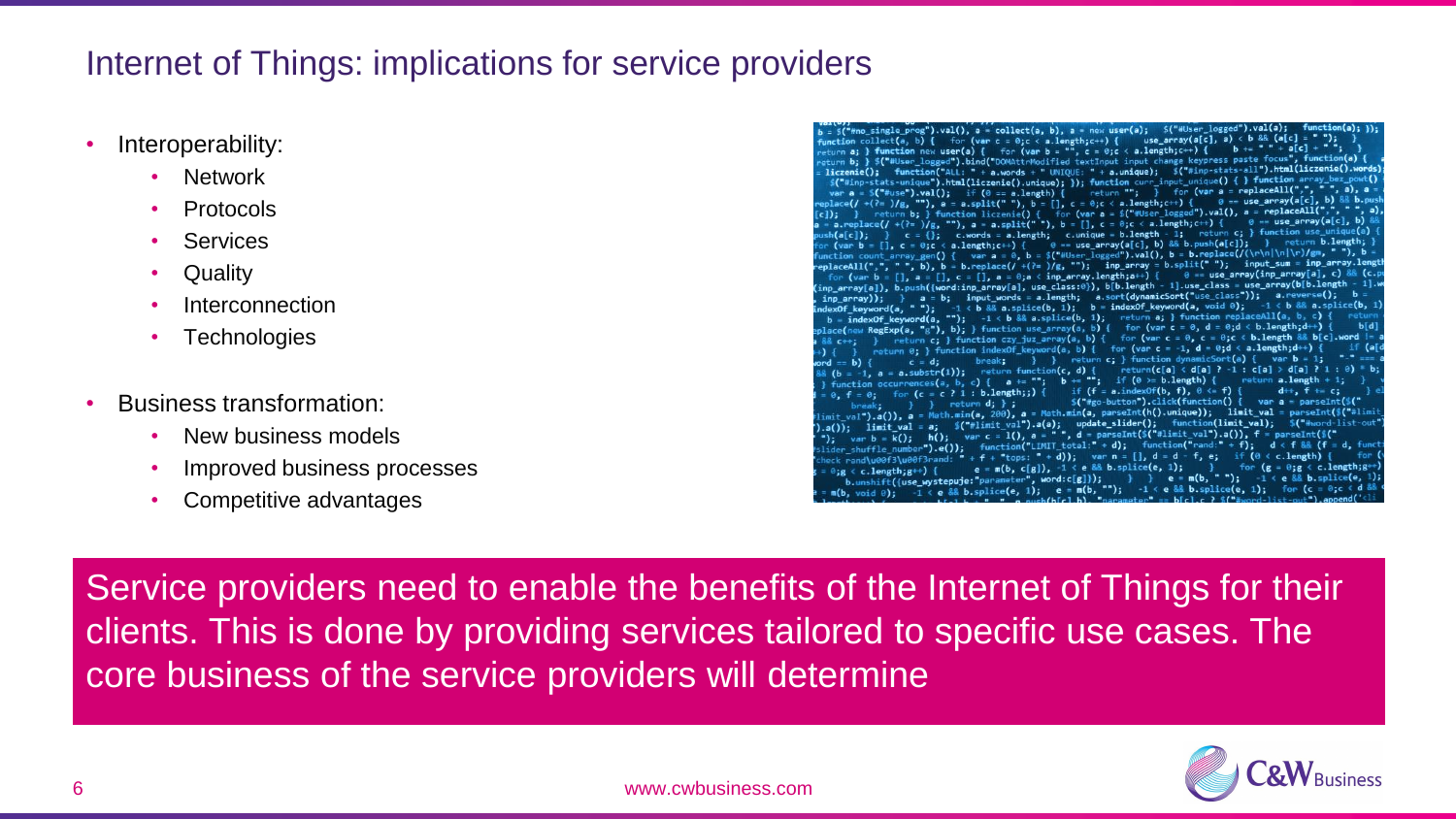#### Internet of Things: security challenges

Some risks associated with the Internet of Things…

- Control of physical devices
- Control of critical systems
- Sharing very personal information!
- Software bugs and vulnerabilities in vehicles and machinery
- No legal framework
- IPv6 attacks



The Internet of Things will take the concept of "information security" to a whole new level. In this new context, information is used to make decision but not just by human beings anymore. Cybercriminals are presented with many new opportunities. How long will it take for Governments and Enterprises to react?